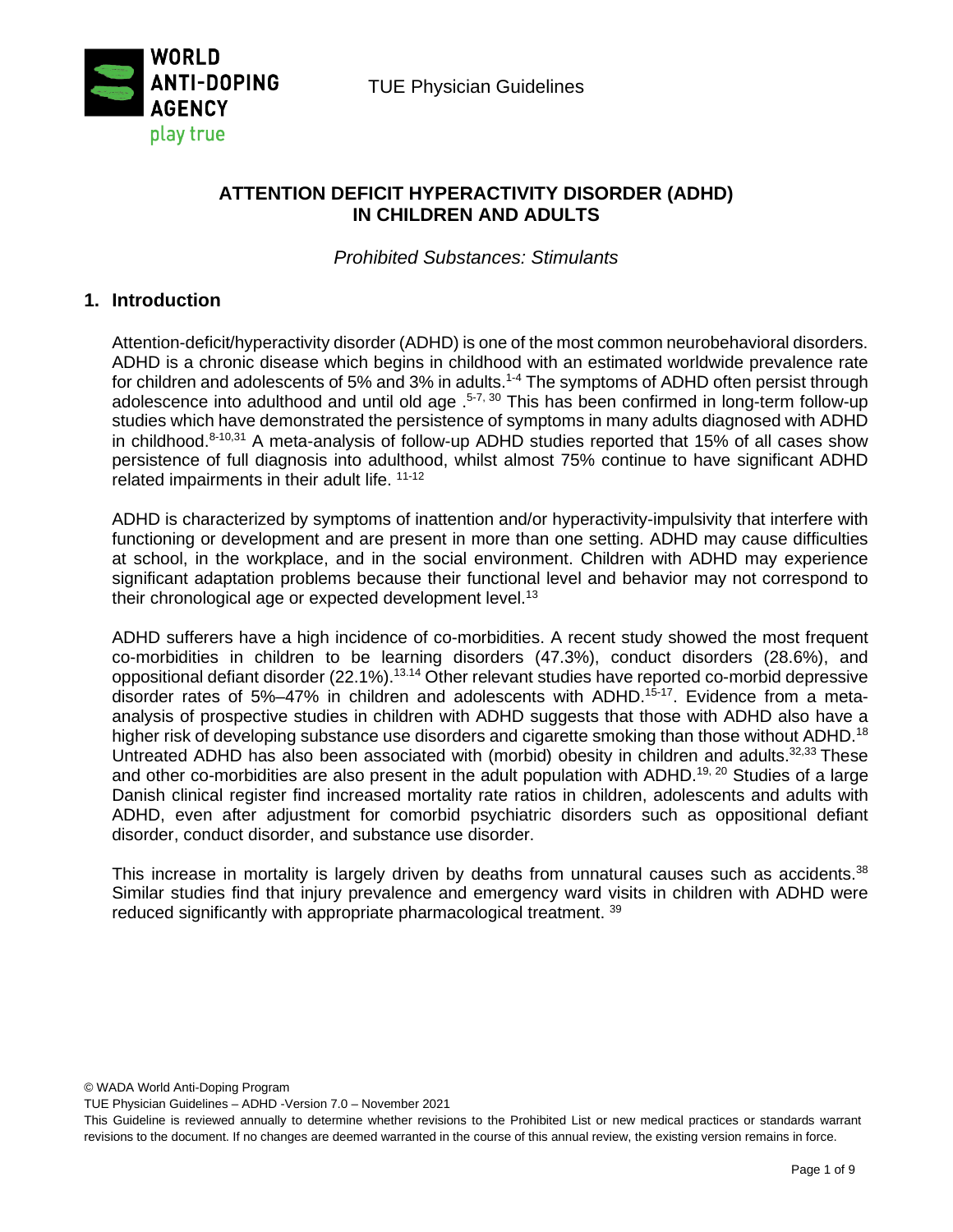

TUE Physician Guidelines Attention Deficit Hyperactivity Disorder (ADHD) In Children and Adults

## **2. Diagnosis**

### **a. Medical History**

The diagnosis of ADHD is a clinical one and requires a complete medical evaluation to detect specific symptoms. The presence of symptoms is directly obtained from the patient (child or adult), parents and other family members or spouses, teachers, and work colleagues. The Diagnostic and Statistical Manual of Mental Disorders, 2013 (DSM 5) criteria for ADHD as defined by the American Psychiatric Association are the most widely used criteria and describe three subtypes of ADHD based on the predominant symptom pattern: inattentive type, hyperactive-impulsive type and the combined type.<sup>21</sup> The International Classification of Diseases (ICD-10) criteria for hyperkinetic disorder (HKD), as defined by the World Health Organisation (WHO), are more conservative and define a severe subgroup of people fulfilling the ADHD combined type diagnosis.

The essential feature of attention deficit/hyperactivity disorder is a persistent pattern of inattention and or hyperactivity-impulsivity that interferes with functioning and development. The requirement that several symptoms be present before age 12 years conveys the importance of a substantial clinical presentation during childhood. Manifestations of the disorder must be present in more than one setting (e.g., home, school, work). There is an exclusion that the symptoms should not occur exclusively during the course of schizophrenia or another psychotic disorder and are not better explained by another mental disorder (e.g., mood disorder, anxiety disorder, dissociative disorder, personality disorder, substance intoxication or withdrawal)

In most parts of the world, the clinicians involved in the diagnosis and treatment of ADHD are pediatricians, psychiatrists, and clinical psychologists. It is not unusual in some countries to have the evaluation and diagnosis performed by clinical psychologists, in conjunction with a general practitioner. This recognizes the non-availability of psychiatrists for ADHD evaluations in some countries.

To be clear, it is acceptable to have the evaluation performed by a clinical psychologist although the prescribing physician should write an accompanying letter. A proper evaluation as described below is imperative.

### **b. Diagnosis Criteria**

- i) Evaluation should be performed by a pediatrician, psychiatrist, or physician, with the help of a clinical psychologist where appropriate.
- ii) The physician/psychologist should have assessed the patient/athlete's clinical history and examination and may have also interviewed parents or partners and assessed supporting documents in the form of school reports and/or previous medical/paramedical assessments. The findings of this comprehensive assessment must meet the DSM-5 criteria (or ICD 10).

**Simply stating that the patient meets the DSM 5 criteria is not adequate.** There should be some description or summary on how the criteria were assessed and which criteria were met.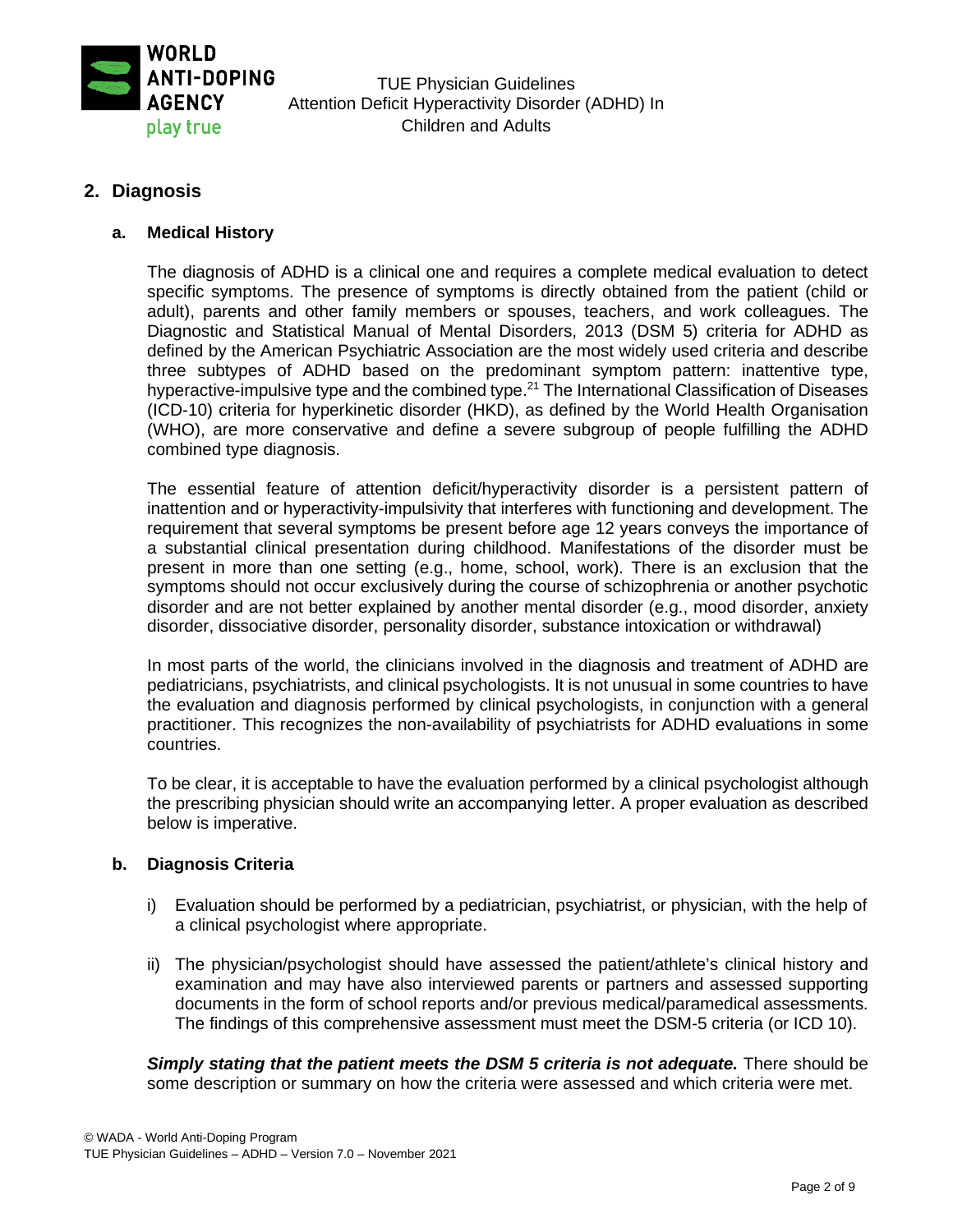

Additional Information in the assessment of ADHD (these are not mandatory):

In the diagnostic assessment there should ideally be reference to the use of validated diagnostic instruments and scales assessing symptoms and impairment. These could include but are not limited to:

- $\Rightarrow$  Adults: ACDS, CAADID, CAARS, Barkley, DIVA 5.0 or DIVA 2.033,34
- $\Rightarrow$  Children: Vanderbilt, K-SADs, DISC, Conners <sup>24</sup>, SNAP, Young DIVA 2, ACE
- iii) Description of previous therapies trialed, both pharmacological and non-pharmacological as well as evidence of symptom return after a break from medication can assist in supporting the DSM 5 diagnosis. However, it is not mandatory to demonstrate that a patient has tried and failed other medication.

### **c. Primary Diagnosis of ADHD as an Adult (i.e., after 18 years).**

To fulfill the DSM 5 criteria, there should be evidence of symptoms during childhood, regardless of the age of the primary diagnosis, i.e., the DSM 5 criteria cannot be met unless there were symptoms in childhood. This should ideally be from reliable independent sources, psychologist's reports, school reports etc. However, if there was difficulty in establishing this history, which is not unusual, a second opinion from another independent specialist medical practitioner (usually a psychiatrist) confirming the diagnosis, may be requested.

#### **3. Treatment**

#### **a. Name of Prohibited Substances**

Sympathomimetic psychostimulants (methylphenidate and amfetamine [amphetamine] derivatives, including the amfetamine prodrug lisdexamfetamine) form the basis of the treatment of ADHD in most countries around the world. Pharmacologic treatment with stimulants usually has the direct effect of reducing over activity, increasing attention and reducing impulsiveness, with the effects being evident within a short period of time.<sup>22</sup> It should be noted that the choice of first line pharmacological treatment in ADHD varies across countries and atomoxetine (Strattera), guanfacine and clonidine are non-prohibited substances that are also used in the treatment of ADHD and may be considered first line in some countries, but not in others.<sup>24,25,2729</sup>

#### **b. Route of Administration**

Oral

#### **c. Dosage and Frequency**

Both methylphenidate and amfetamine compounds come in immediate release (active for 2-5 hours) and extended release (6-14 hours) preparations. There are also combinations of immediate and extended-release formulations in single tablets. Combinations of these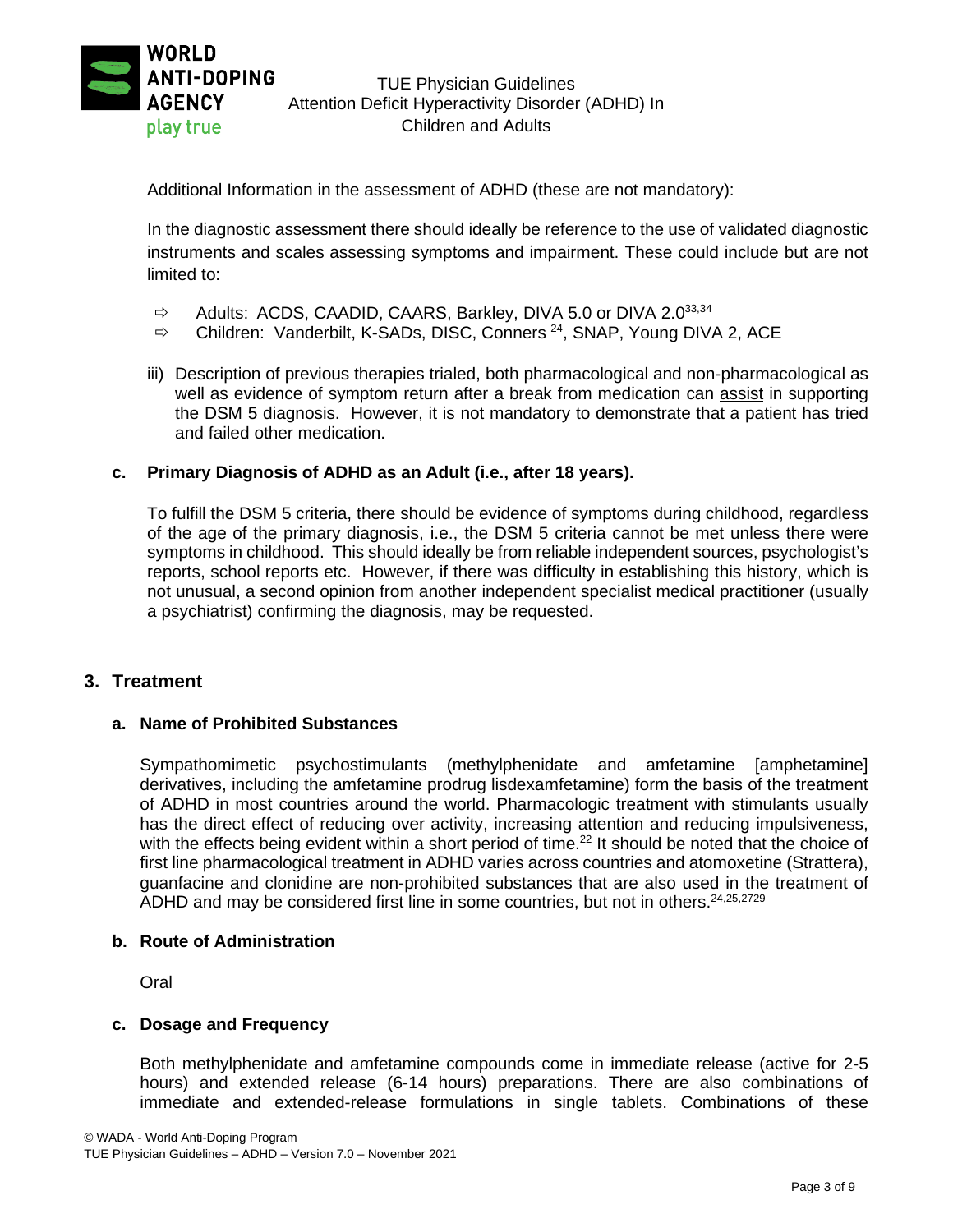

## TUE Physician Guidelines Attention Deficit Hyperactivity Disorder (ADHD) In Children and Adults

preparations may be used to achieve the best symptom control. Optimal doses vary greatly, and dosages based on body weight are too variable across the world to use as guidelines in this document. Long-lasting, extended-release formulations in general are preferred in the treatment of adults for reasons of adherence to treatment, for the protection against abuse, to avoid rebound symptoms, and to provide coverage throughout the day without the need for multiple dosing<sup>29</sup>. Optimal doses, however, are best decided on an individual basis whilst adequately monitoring for symptom control and side effects.

It should be noted that there is no need to cease treatment during competition periods. It is now generally considered that cessation of treatment can have a number of negative effects including an adverse effect on symptom control, which can take time to re-establish. This destabilizing of symptom control can also lead athletes to have an increase in risk taking behaviors and can potentially increase their involvement in conflict situations (e.g. altercations with referees).

Patients usually find that their symptoms are best controlled on a regular, stable dose of stimulant medication once their optimal dosing regimen has been achieved. For this reason, intermittent use including PRN dosing is not generally recommended.

In newly diagnosed ADHD patients, particularly in young teenage patients who will continue growing, there will be dosage changes until optimal management is achieved. Given this, a range of doses may be appropriate on the approval certificate with a maximal 12-month approval allowing for the next approval to be granted for a stable dose. This prevents the need for repeat TUE applications in the first year for changes of doses whilst stabilizing the symptoms.

#### **Side effects of stimulants for consideration by treating doctors**

Some of the more common side effects reported with the use of psychostimulants include insomnia, reduced appetite, headaches and jitteriness, but these are usually tolerable.<sup>24</sup> There is evidence that stimulants can increase the blood pressure and heart rate with relative contraindications to use in those with hypertension, arrhythmias and cardiomyopathies.

There are some studies linking increased cardiac events with the use of stimulants. The studies in the younger population indicate that there is no significant risk in an otherwise healthy population. The studies in adults are more varied but there remains insufficient evidence to advise against the use of stimulants for the treatment of ADHD in an otherwise well young adult. Despite this it would be advisable to complete a thorough cardiovascular history and examination in all patients who are being prescribed stimulants.

Literature reviews have confirmed that the risk of developing long-term substance abuse whilst taking psychostimulants for the treatment of attention deficit hyperactivity disorder (without comorbidities) is small and may even decrease with proper treatment.<sup>26</sup>

There is no evidence that the therapeutic use of stimulants in the treatment of ADHD increases aggressive behavior. There are however reviews suggesting that untreated ADHD patients are more likely to become involved in risk taking behavior and conflict situations, including car accidents and that treatment with stimulants reduces this risk <sup>28,37</sup>.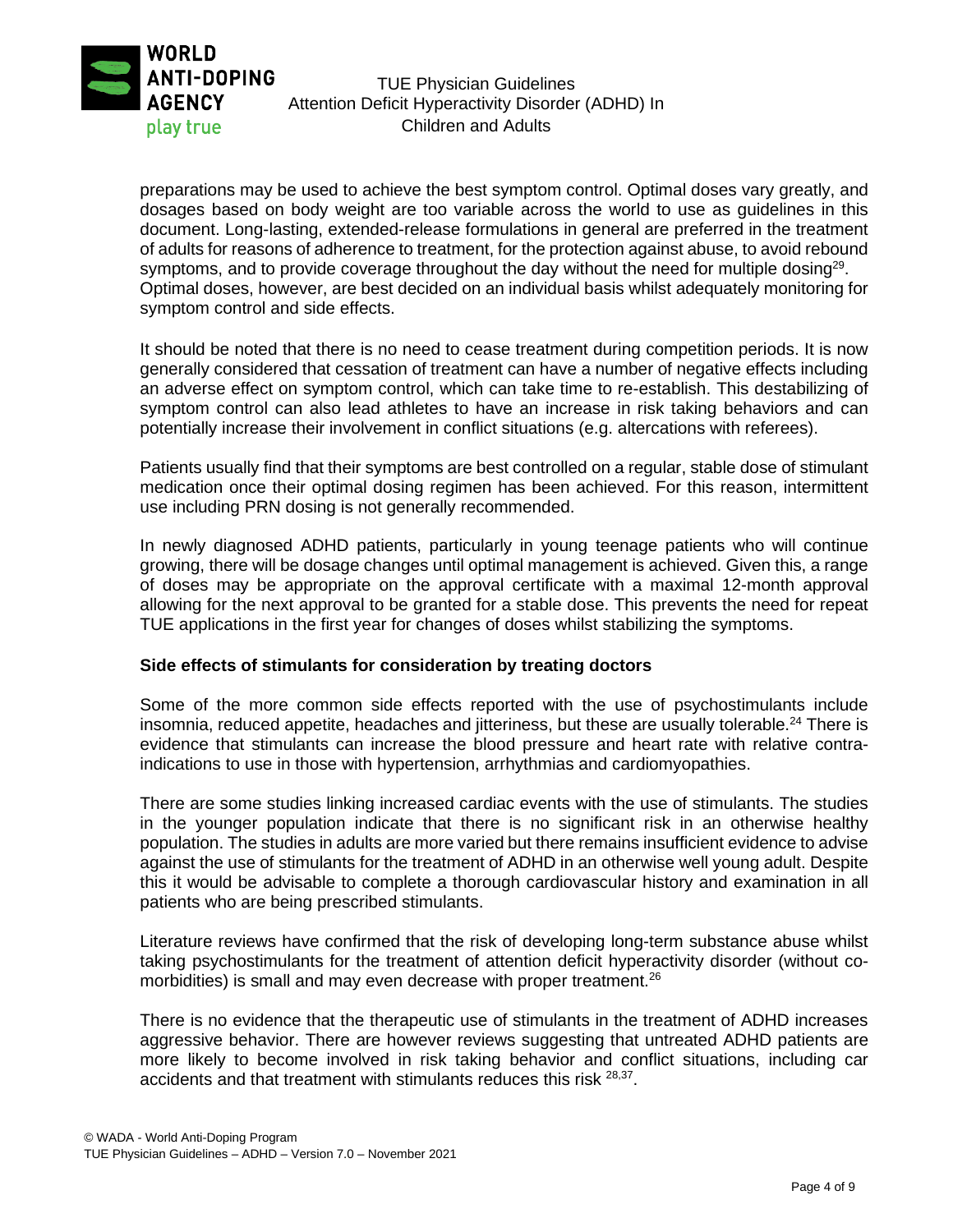

### **d. Recommended Duration of Treatment**

The pharmacological treatment of ADHD is usually over many years.

It is recommended for any athlete on continued therapy with psychostimulants to undergo at least an annual review by their physician

### **4. Non-Prohibited Alternative Treatments**

Atomoxetine (Strattera) has been identified as a non-prohibited alternate treatment for some patients with ADHD. This medication is considered by many to be less effective than stimulant medication and it has a different more expansive side effect profile. In addition, this medication is not available in all countries. Other medications (e.g. clonidine, guanfacine, bupropion)<sup>35</sup> have also been shown to have some efficacy in the treatment of ADHD.

In general, the medications listed above are considered second line treatment in many (but not all) countries, and therefore it is not necessary to demonstrate a failed trial of these medications prior to the acceptance of methylphenidate or amfetamine for a TUE.

## **5. Consequences to Health if Treatment is Withheld**

Untreated, ADHD is widely recognized as having detrimental effects on the quality of life and psychosocial development of the patient. Co-morbid psychiatric conditions may manifest if ADHD is left untreated.

### **6. Treatment Monitoring**

Following the initiation of treatment, monitoring should be undertaken to assess the effectiveness of treatment until stabilization has been achieved. This may require 2-3 monthly reviews. Symptom scales can be helpful in these reviews. Once stabilized on a dosage regimen, regular review appointments are recommended.

## **7. TUE Duration**

Due to the chronic nature of ADHD, a TUE, in the case of a well-documented diagnosis of ADHD on a stable dose of medication, can be granted for up to four (4) years at a time.

A recent diagnosis with ongoing dose titration could initially be approved for 12 months and at the next application, if the dose is stable, a 4-year approval could be granted

A TUE reapplication should include current and appropriate notes from the treating physician.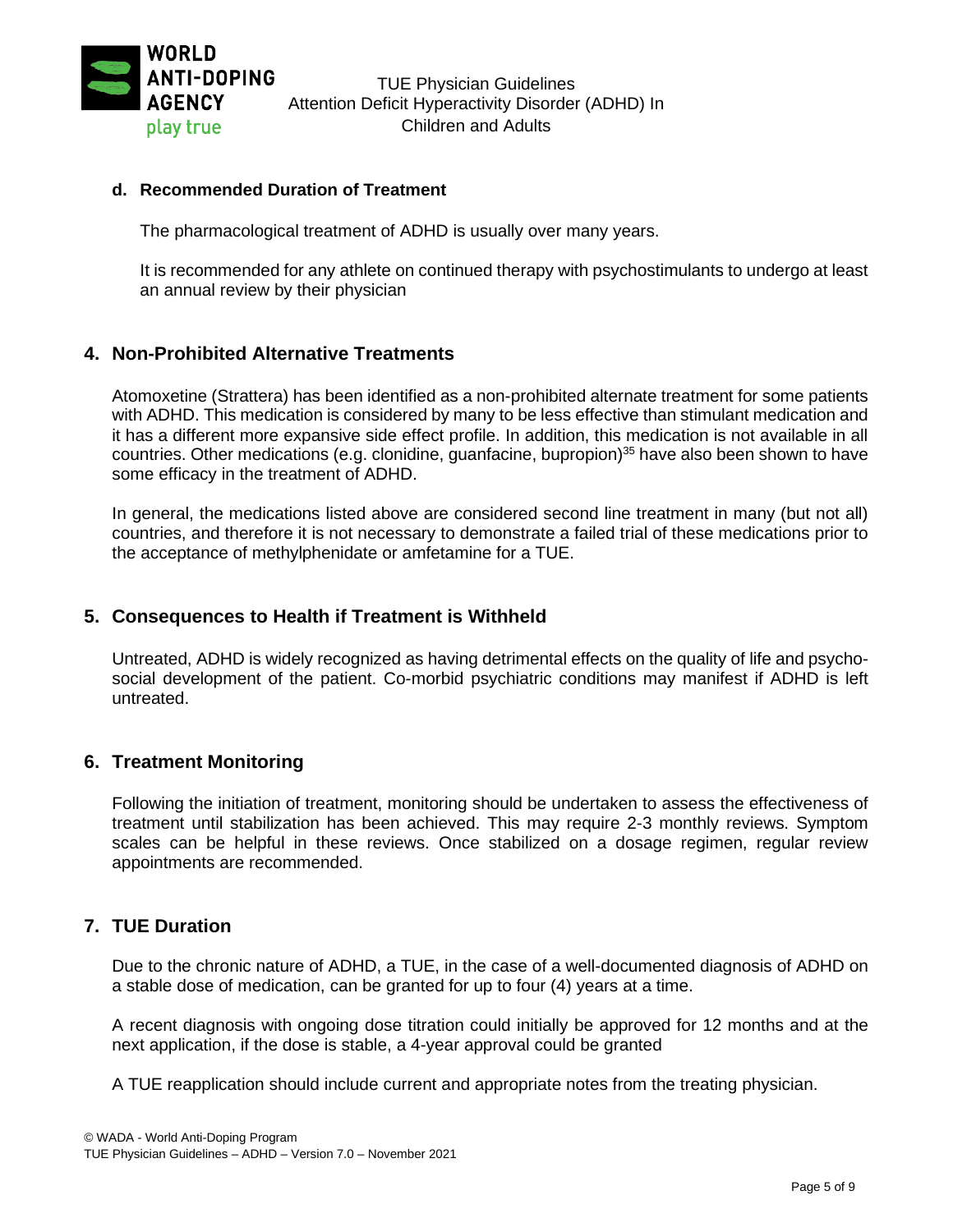

TUE Physician Guidelines Attention Deficit Hyperactivity Disorder (ADHD) In Children and Adults

Any change of medication or significant adjustment of the dosage during the approval period should result in a re-submission or advisement to the ADO granting the TUE.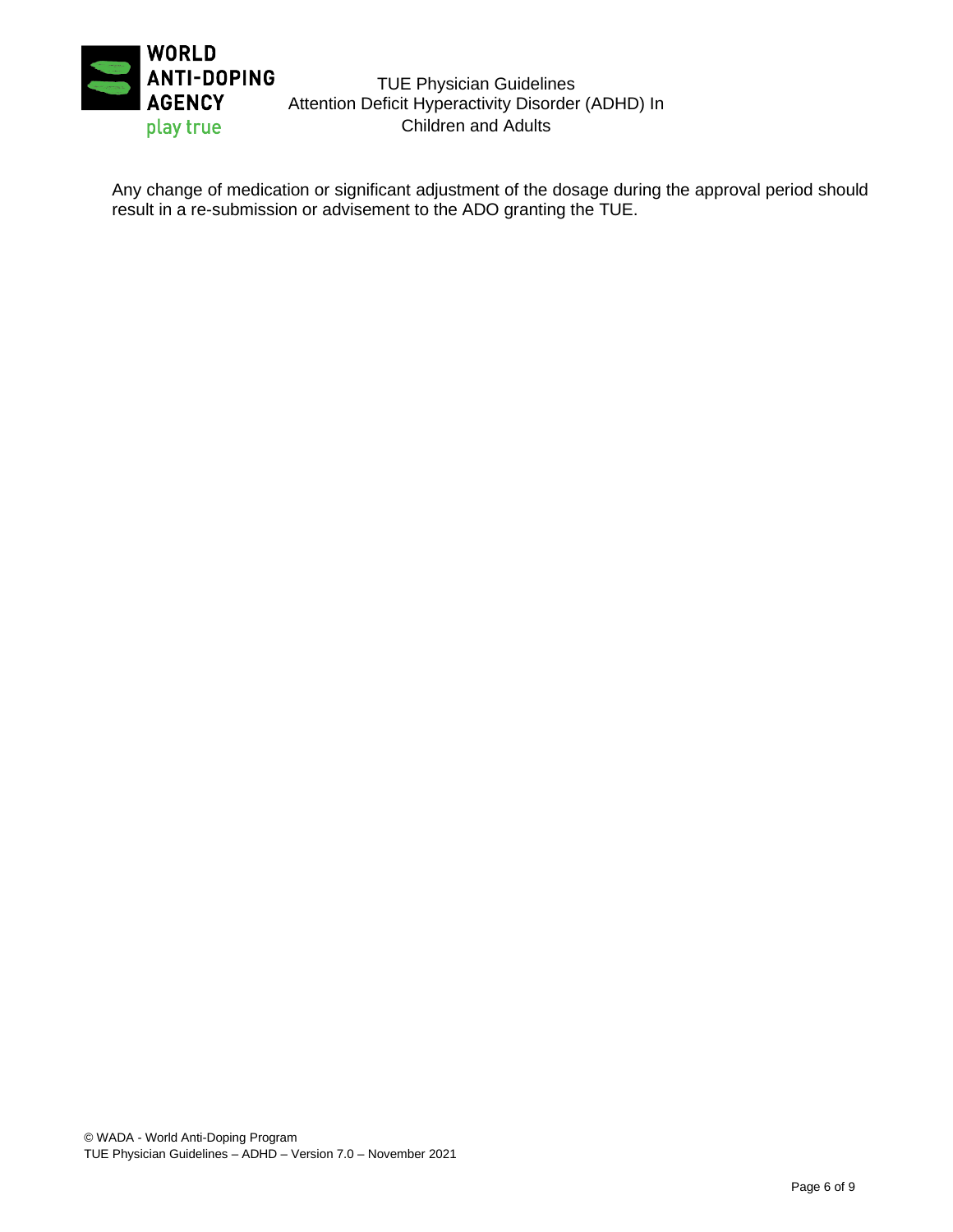

## **References**

- 1. International Consensus Statement on ADHD. Clin Child Fam Psychol Rev. 2002; 5:89–111.
- 2. Kutchner S, Aman M, Brooks SJ, et al. International consensus statement on attention deficit hyperactivity disorder (ADHD) and disruptive behaviour disorders (DBDs): clinical implications and treatment practice suggestions. Eur Neuropsychopharmacol. 2004;14:11–28.
- 3. Wilens TE, Faraone SV, Biederman J. Attention-deficit/hyperactivity disorder in adults. JAMA. 2004;292:619–623.
- 4. Polanczyk, G., de Lima, M. S., Horta, B. L., Biederman, J. & Rohde, L. A. (2007). The worldwide prevalence of ADHD: a systematic review and metaregression analysis. Am J Psychiatry 164, 942-8.
- 5. Fayyad, J., De Graaf, R., Kessler, R., Alonso, J., Angermeyer, M., Demyttenaere, K., De Girolamo, G., Haro, J. M., Karam, E. G., Lara, C., Lepine, J. P., Ormel, J., Posada-Villa, J., Zaslavsky, A. M. & Jin, R. (2007). Cross-national prevalence and correlates of adult attentiondeficit hyperactivity disorder. Br J Psychiatry 190, 402-9.
- 6. Biederman J, Mick E, Faraone SV. Age-dependent decline of symptoms of attention deficit hyperactivity disorder: impact of remission definition and symptom type. Am J Psychiatry. 2000;157:816–818.
- 7. Weiss G, Hechtman L, Milroy T, Perlman T. Psychiatric status of hyperactives as adults: a controlled prospective 15-year follow-up of 63 hyperactive children. J Am Acad Child Adolesc Psychiatry. 1985;24:211–220.
- 8. Barkley RA, Fischer M, Smallish L, Fletcher K. Young adult follow-up of hyperactive children: antisocial activities and drug use. J Child Psychol Psychiatry. 2004;45:195–211.
- 9. Biederman J, Faraone SV, Spencer TJ, Mick E, Monuteaux MC, Aleardi M. Functional impairments in adults with self-reports of diagnosed ADHD: A controlled study of 1001 adults in the community. J Clin Psychiatry. 2006;67:524–540.
- 10. Mannuzza S, Klein RG, Bonagura N, Malloy P, Giampino TL, Addalli KA. Hyperactive boys almost grown up. V. Replication of psychiatric status. Arch Gen Psychiatry. 1991;48:77–83.
- 11. Faraone SV, Biederman J, Mick E. The age-dependent decline of attention deficit hyperactivity disorder: a meta-analysis of follow-up studies. Psychol Med. 2006;36:159–165.
- 12. American Academy of Pediatrics Clinical practice guideline: diagnosis and evaluation of the child with attention-deficit/hyperactivity disorder. Pediatrics. 2000;105:1158–1170.
- 13. Practice Parameter for the Assessment and Treatment of Children and Adolescents With Attention-Deficit/ Hyperactivity DisorderJ. AM. ACAD. CHILD ADOLESC. PSYCHIATRY, 46:7, JULY 2007.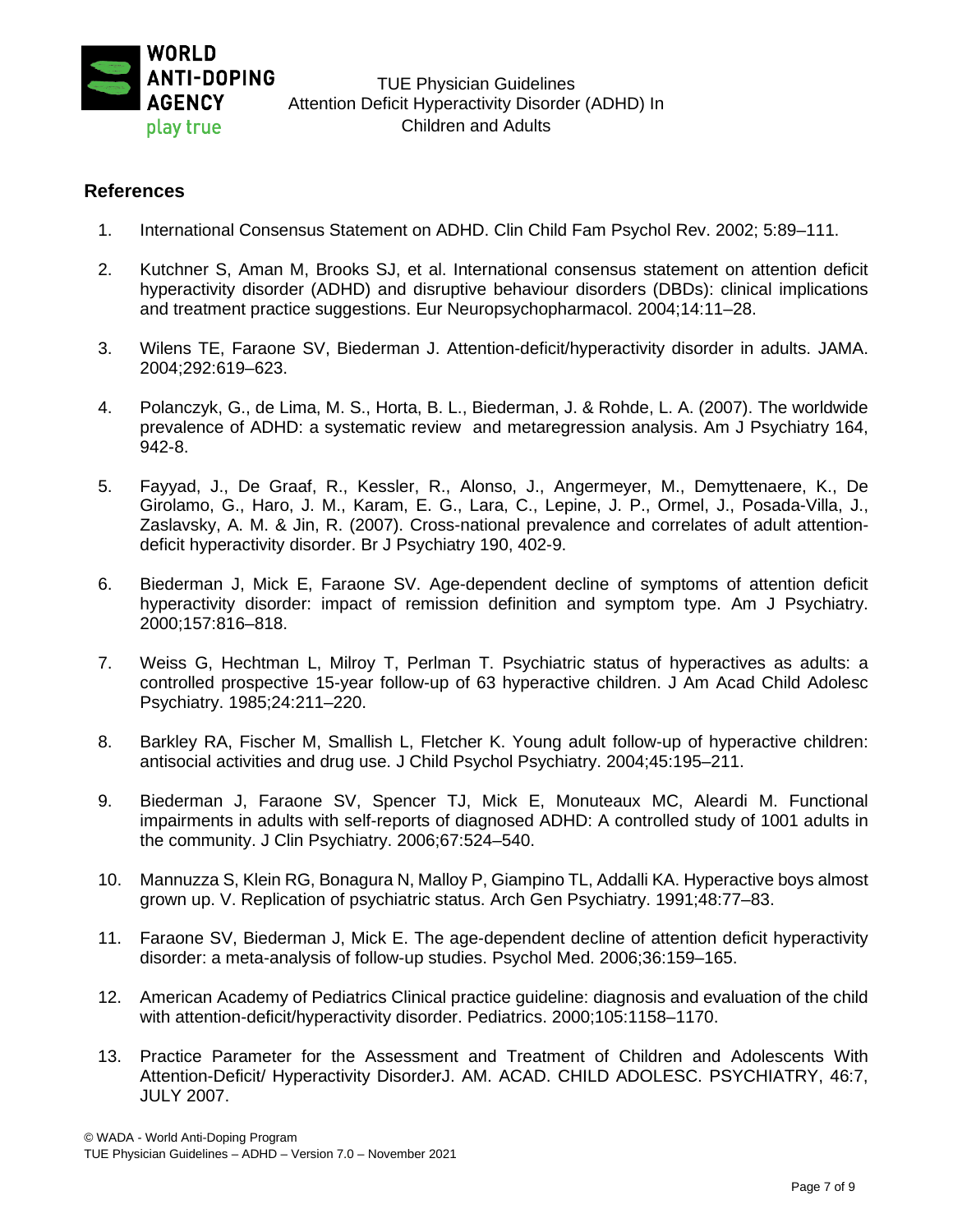

- 14. Larson K, Russ SA, Kahn RS, Halfon N. Patterns of comorbidity, functioning, and service use for US children with ADHD, 2007. Pediatrics. 2001;127:462–470.
- 15. Pliszka SR. Comorbidity of attention-deficit/hyperactivity disorder with psychiatric disorder: an overview. J Clin Psychiatry. 1998;59 (Suppl 7):50–58.
- 16. Spencer T, Biederman J, Wilens T, Greene R. Principals and Practice. New York, NY: Oxford University Press; 2003. Pediatric Psychopharmacology.
- 17. Wilens TE, Biederman J, Brown S, et al. Psychiatric comorbidity and functioning in clinically referred preschool children and school age youths with ADHD. J Am Acad Child Adolesc Psychiatry. 2002;41:262–268.
- 18. Wilens TE, Martelon MK, Joshi G, et al. Does ADHD predict substance-use disorders? A 10-year follow-up study of young adults with ADHD. J Am Acad Child Adolesc Psychiatry. 2011;50:543– 553.
- 19. Wilens TE, Biederman J, Brown S, et al. Psychiatric comorbidity and functioning in clinically referred preschool children an school age youths with ADHD. J Am Acad Child Adolesc Psychiatry. 2002;41:262–268.
- 20. Valdizán JR, Izaguerri-Gracia AC. ADHD in adults. Rev Neurol. 2009;48(Suppl 2):S95–S99.
- 21. American Psychiatric Association The Diagnostic and Statistical Manual of Mental Disorders, Fifith Edition, Washington, DC: American Psychiatric Association; 2013.
- 22. Journal of the American Academy of Child & Adolescent Psychiatry. 42(2):193-200, February 2003.
- 23. Faraone SV, Spencer T, Aleardi M, Pagano C, Biederman J. Meta-analysis of the efficacy of methylphenidate for treating adult attention-deficit/hyperactivity disorder. J Clin Psychopharmacol. 2004;24:24–29.
- 24. Conners CK, March JS, Frances A, Wells KC, Ross R. The expert consensus guideline series: treatment of attention-deficit/hyperactivity disorder. J Atten Disord. 2001;4(Suppl 1):7–128.
- 25. Wigal T, Greenhill L, Chuang S, et al. Safety and tolerability of methylphenidate in preschool children with ADHD. J Am Acad Child Adolesc Psychiatry. 2006;45:1294–1303.
- 26. Lerner M, Wigal T. Long-term safety of stimulant medications used to treat children with ADHD. Pediatr Ann. 2008;37:37–45.
- 27. Merkel RL, Kuchibhatla A. Safety of stimulant treatment in attention deficit hyperactivity disorder: Part I. Expert Opin Drug Saf. 2009;8:655–668.